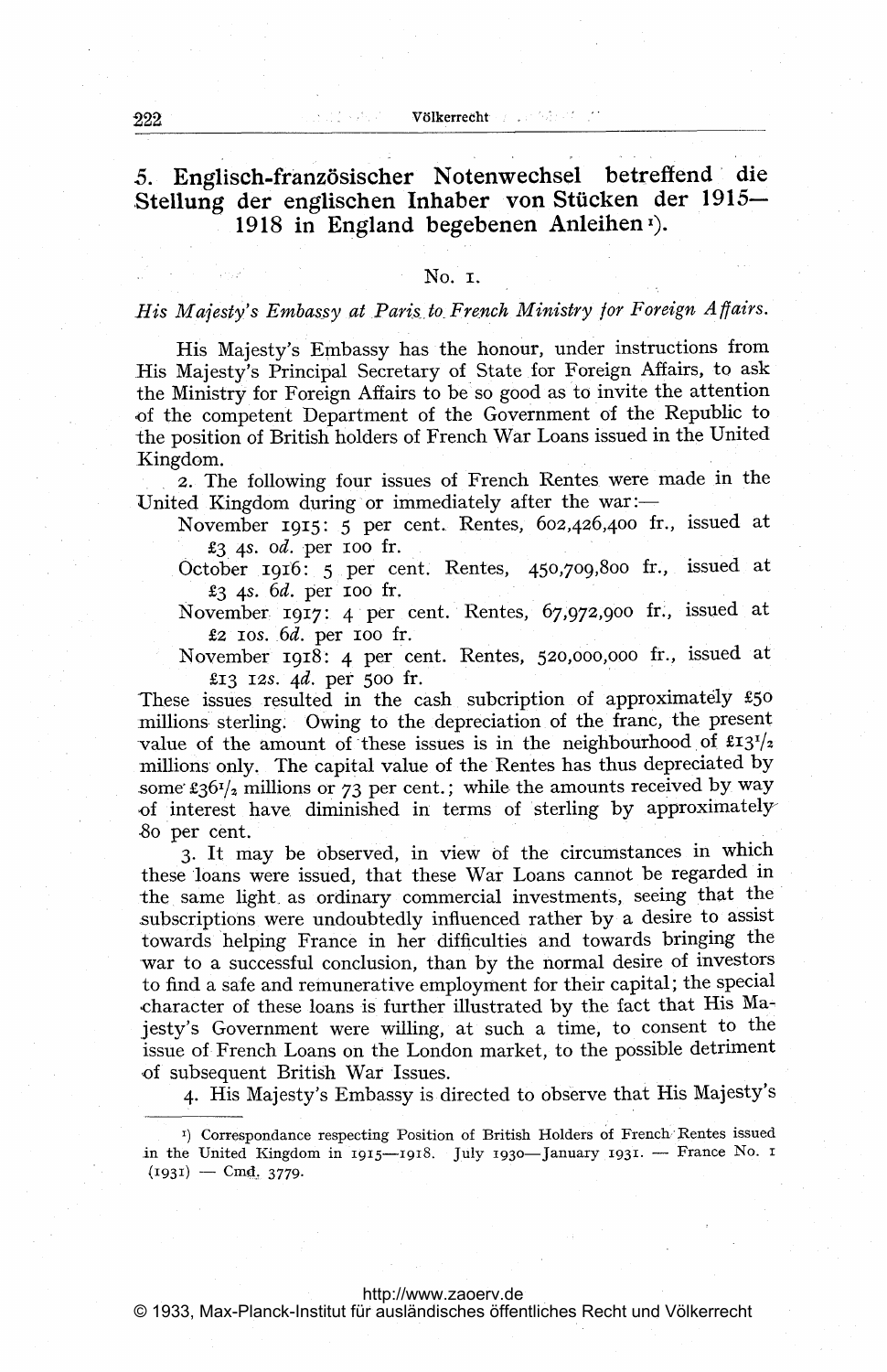Government are aware that the Government of the Republic regard these loans as being on the same footing as the French War Loans issued in France, and that they have refused to contemplate any revalorisation of the latter loans. It is to point out two respects in which the British issues differ essentially from the issues made in France:—

- (I) Although the French Rentes issued in the United Kingdom were admittedly denominated in francs, none the less they were issued by the Bank of England against sterling subscriptions and the money actually received by the Government of the Republic was sterling. This issuing of franc bonds against sterling subscriptions was a most unusual arrangement, and constitutes a clear distinction between the issues made in London and in France;
- (2) The French holders of French Government securities, in their capacity as French citizens, obtained certain compensations from the depreciation of the franc, in.the form of a. reduction in the cost of'living and an alleviation of the burdens which they would otherwise have had to bear as taxpayers. To the British holders of French Rentes the depreciation of the franc was a pure cause of loss.

5. His Majesty's Embassy is to recall that the Government of the Republic have on numerous occasions maintained that, as a matter of equity, debts due to them in francs should not be treated as franc liabilities but should be calculated in foreign currencies or in gold on the basis of the rate of exchange ruling when the debts were contracted. This principle was maintained by the Government of the Republic and accepted by His Majesty's Government throughout the settlement of the accounts between the two Governments relating to the war period; and in these accounts the franc claims of the Government of the Republic were regularly treated as convertible into sterling at the 'rate of exchange ruling at the time when the services giving rise to the claims were performed. The claims in question involved sums amounting to many millions of pounds. To take one example alone, the claim of the French Railways for transport of British troops during the war period was in April 1925 agreed at 315,400,000 fr. The current rate of exchange during April 1925 was 92.4 fr. to £1, but this claim for  $315,400,000$  fr. was converted at  $27$  fr. to £1 and was thus treated as equivalent to  $\text{£II},670,000$  instead of £3,4I3,000, giving an advantage of  $\pounds8^{1}/4$  million to the Government of the Republic.

6. His Majesty's Embassy is to add that His Majesty's Government understand that the Government of the Republic, in the negotiation for the settlement of the War Debts to France of Greece, Roumania and Yugoslavia, insisted that, although the obligations covering these debts were denominated in French francs (like the French Rentes issued in the United Kingdom), the nominal amount of the debts must be calculated on the basis that the contractual obligation of the Debtor Governments was to effect payment in gold francs. The Government

<http://www.zaoerv.de>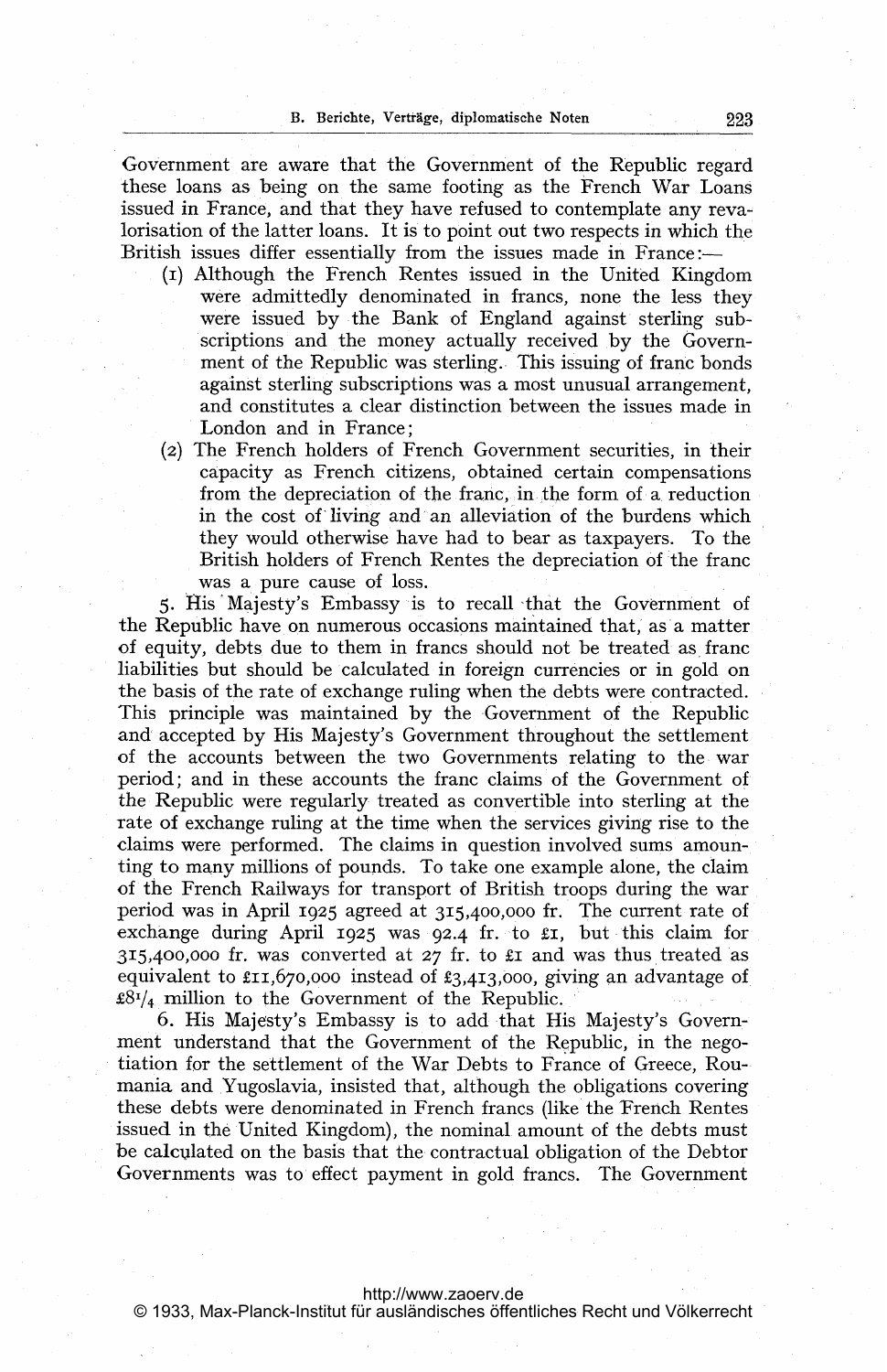of the Republic. will recognise that it is difficult to explain to British investors in French Rentes that a principle invoked by France in respect of her claims on other countries should not be applied also where the obligations of France are in question.

7. For the reasons stated above and also in order to remove the feeling of injustice which exists among British investors owing to the losses suffered by the holders of French Rentes, His Majesty's Embassy is instructed by Mr. Henderson to urge that the Government of the Republic may take an early opportunity to grant an equitable measure of compensation to the holders of these Rentes, whose unfortunate position is due solely to their desire to help the Government of the Republic during the war.

 $Iulv 24, 1930.$ 

### No. 2.

# French Ministry for Foreign Aflairs to His Majesty's Embassy at Paris,

### Paris, le 28 octobre 1930.

Le Gouvernement de la République française a examiné avec le plus grand soin la note britannique du 24 juillet dernier, relative aux quatre 6missions de rentes frangaises faites en Grande-Bretagne en Novembre 1915, Octobre 1916, Novembre 1917, Novembre 1918.

2. Le Gouvernement de la République note qu'à aucun passage du mémorandum, le Gouvernement de Sa Majesté ne conteste le bienfond6, du point- de vue juridique, de I'assimilation que le Gouvernement français a constamment établie entre les rentes françaises placées à Londres et celles qui ont 6t6 6mises en France. En particulier, le Gouvernement de Sa Majesté veut bien reconnaître que les titres placés à Londres sont libellés exclusivement en francs, sans qu'il y soit énoncé une stipulation quelconque relative à un paiement en francs-or ou à l'adoption d'un étalon de valeur or.

3. Il résulte des conditions rappelées ci-dessus que les acheteurs britanniques de rentes françaises ont fait, et entendu faire, la même opération que les acheteurs français, opération déterminée au premier chef par de puissants mobiles moraux. Le Gouvernement de la République est entièrement convaincu, comme le Gouvernement anglais, que les souscripteurs originaires des rentes françaises placées en Grande-Bretagne ont été mus par le désir d'aider la France dans des difficultés que partageaient à l'époque toutes les Puissances alliées, et de contribuer à l'heureuse issue de la guerre commune par leur participation à des emprunts de guerre qui ne pouvaient pas ne pas comporter certains risques, et qui étaient d'ailleurs émis dans une monnaie soumise, du chef de circonstances exceptionnelles, au régime du cours forcé.

4.-(1) En fait, ces 6missions ont permis de. limiter le recours du Trésor français aux avances de la Trésorerie britannique, tel qu'il s'exerçait en vertu des accords en vigueur pendant la guerre. Leur principal objet ayant été de faciliter le paiement de commandes passées

### <http://www.zaoerv.de>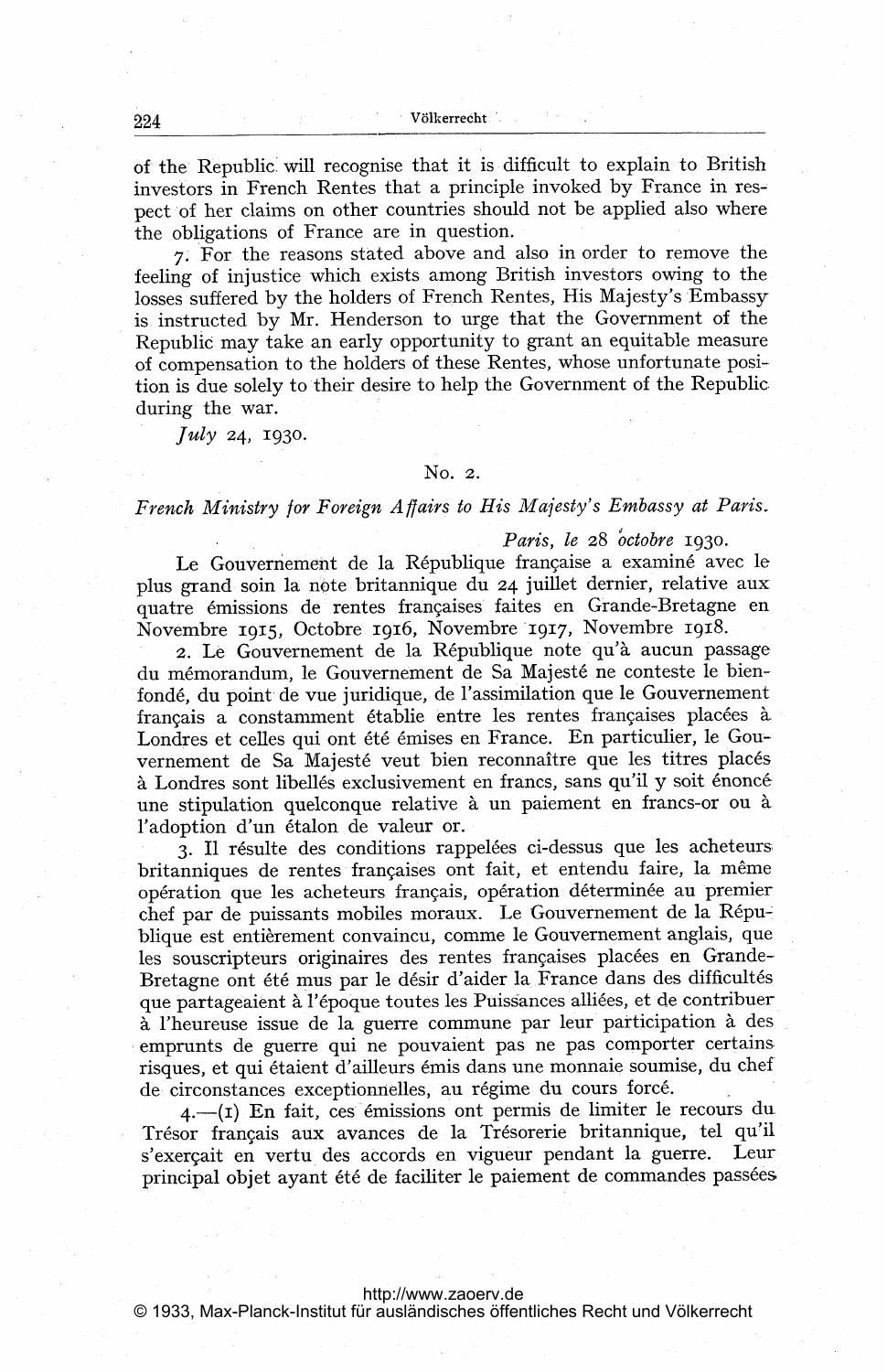par le Gouvernement de la République à l'industrie et au commerce britanniques, on s'explique par là même que les souscriptions aient été recues en livres; tout autre procédé eût été, en effet, directement contraire à la politique commune de stabilisation des changes suivie à l'époque par les Gouvernements frangais et anglais.

(2) Le Gouvernement de la République est convaincu que la dépréciation de la monnaie française—dépréciation due aux conséquences de la guerre commune-a placé les rentiers français dans une situation au moins aussi difficile que les porteurs britanniques de rentes 6mises en Grande-Bretagne. Il ne s'agit pas, en effet, pour eux d'un seul élément de leur patrimoine. La chute du franc <sup>a</sup> atteint toutes leurs créances soit contre l'État, soit contre les particuliers ou sociétés. C'est pourquoi elle a entraîné de douloureuses transformations sociales trop connues pour qu'il soit utile d'y insister.

5. Le Gouvernement de la République reconnaît bien volontiers les conditions libérales dans lesquelles le Gouvernement de Sa Majesté a accepté d'établir, lors du règlement des comptes de guerre, la compensation entre les diverses dettes et créances de la France. Il ne croit pas, cependant, diminuer la valeur de cette constatation en indiquant que les cours de conversion retenus-ceux des dates des opérations et non ceux des dates des règlements-ont été essentiellement justifiés par le fait qu'il y avait eu nécessairement des retards matériels dans la vérification des factures, retards en raison desquels les contre-créances françaises n'ont pas pu être inscrites, dès leur naissance même, en déduction des bons du Trésor remis mensuellement à la Trésorerie britannique.

6. Enfin, le Gouvernement de Sa Majesté n'ignore certainement pas que si le Gouvernement de la République a insisté à l'origine auprès de la Grèce, de la Roumanie et de la Yougoslavie pour obtenir des paiements en or au titre des dettes de guerre de ces Puissances, il se fondait surtout sur le fait que ces dettes 6taient n6es d'avances conjointes faites par la France et par la Grande-Bretagne. Au surplus, il a abandonné pratiquement ce point de vue lors de la conclusion des accords d6finitifs avec les trois Puissances susmentionnées, au cours des deux conférences de La Haye.

7. Le Gouvernement de la République ne doute pas, dans ces conditions, que le Gouvernement de Sa Majesté ne comprenne les imp6rieuses raisons qui lui interdisent de. creer au profit des porteurs britanniques de titres des emprunts 1915, 1916, 1917 et 1918 un précédent qui-risquerait de saper à la base la réforme monétaire opérée en France en 1928 et qui, au prix d'un lourd sacrifice, a permis le retour à des conditions monétaires normales.

La France a, d'ailleurs, la pleine conscience d'avoir utilisé exclusivement dans l'intérêt commun des Puissances alliées toutes les ressources qui ont été mises à sa disposition au cours des hostilités et, d'autre part, le Gouvernement de Sa Majesté n'ignore pas que depuis 1926 tous efforts ont 6t6 faits pour obtenir un redressement des cours des rentes,

Z. ausl. öff. Recht u. Völkerr. Bd. 3, T. 2: Urk. 15

### <http://www.zaoerv.de>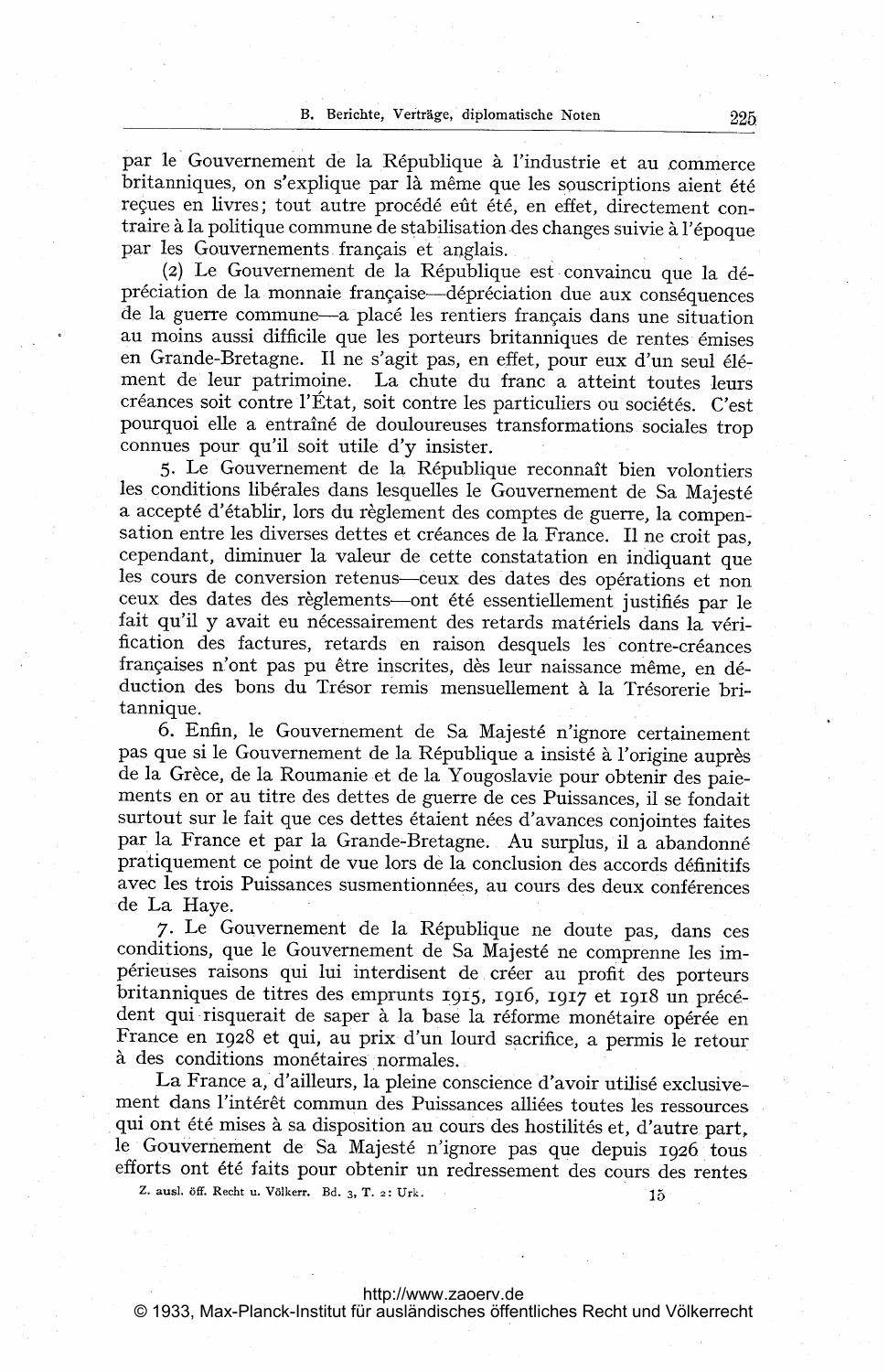226 V61kerrecht

françaises, redressement dont les porteurs britanniques ont bénéficié exactement au même titre que les porteurs français.

## No. 3.

# His Majesty's Embassy at Paris to French Ministry for Foreign Affairs.

His Majesty's Government in the United Kingdom have examined with the greatest care the various considerations set forth in the Ministry for Foreign Affairs memorandum dated the 28th October regarding the position of British holders of French Rentes issued in Great Britain. His Majesty's Government appreciate the fullness and courtesy with which the Ministry for Foreign Affairs have set forth these considerations; nevertheless, after a renewed examination of the matter, His Majesty's Government remain convinced that, in equity, an essential distinction exists between the Rentes issued in London for sterling subscriptions and 'those issued in France for franc subscriptions, and that grave injustice will be committed towards the British bondholders if this distinction is ignored.

2. His Majesty's Government in the United Kingdom do not wish to exacerbate the discussion by traversing in detail the arguments adduced by the Government of the Republic. As the latter are good enough to recognise, His Majesty's Government readily accepted the desire of the Government of the Republic that the procedure to be followed in setting off the credits due to France in the War Debts accounts should be based on considerations of equity rather than on those of strict law. His Majesty's Government had hoped that the Government of the Republic, having benefitted by the application of equitable considerations in this and other transactions when it operated in their favour, would not hesitate to deal in the same spirit with the British holders of the French Rentes issued in London; and it is thus with keen regret that His Majesty's Government note that the Government of the Republic decline to grant any compensation in respect of these claims.

3. His Majesty's Government in the United Kingdom would view with much concern the possibility that the differences of opinion which unfortunately are held in the two countries in regard to the claims of these bondholders should persist without solution. In these circumstances His Majesty's Government desire to urge, for the most serious consideration of the Government of the Republic that the correspondence which has passed on the subject should be referred, by agreement, to an arbitrator of high international standing, who should be asked to decide the equitable and just basis, upon which, having regard to all circumstances affecting the case and to international custom in such -cases, the payment of interest on and repayment of capital of the French Rentes issued in the United Kingdom in the years 1915, 1916, 1917 and 1918 should have been and should be made.

4. In view of the fact that the 1915 Rentes are repayable in January 1931, His Majesty's Government. in the United Kingdom trust that

### <http://www.zaoerv.de>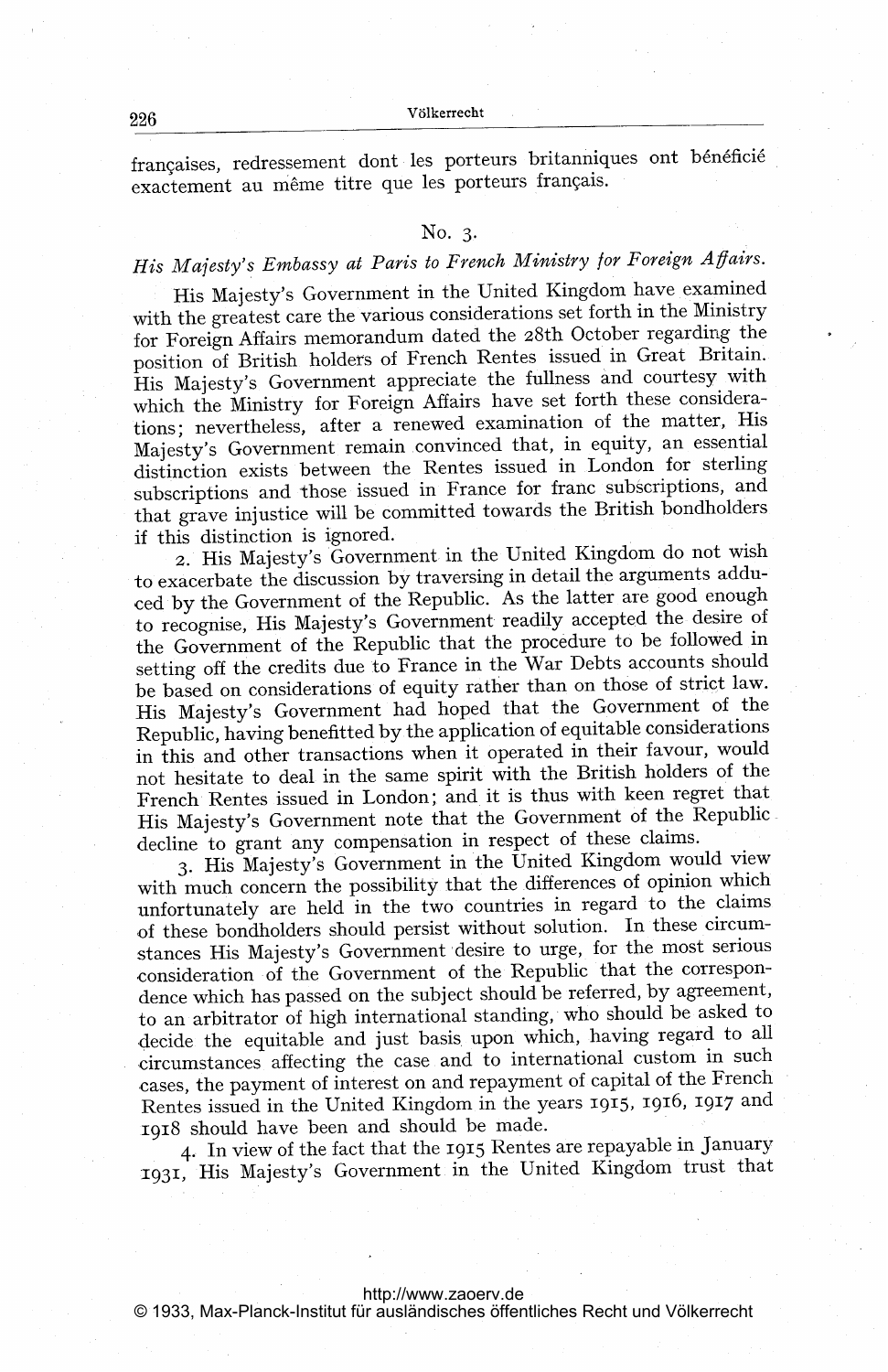the Government of the Republic may be in <sup>a</sup> position to accept this suggestion at a very early date in order that the decision of the Arbitrator may be announced before the date on which the bonds in question are repayable.

5. Further, in view of the great public interest which is taken in the question, His Majesty's Government would be glad to learn that the Government of the Republic are willing that the notes exchanged on the question should be published as soon as the reply of the Government of the Republic has been received.

December 24, 1930.

## No. 4.

# French Ministry for Foreign Affairs to His Majesty's Embassy at Paris.

### Paris, le 17 janvier 1931.

r. Le Gouvernement de la République a examiné avec la plus sérieuse attention la note de l'Ambassade britannique en date du 24 décembre. Il apprécie les termes courtois dans lesquels le Gouvernement de Sa Majesté dans le Royaume-Uni lui propose de soumettre, d'un commun accord, à un arbitre de haute réputation internationale, le soin de fixer, compte tenu de toutes les circonstances du cas et, de la coutume internationale, la base sur laquelle devraient avoir été et devraient être effectués le paiement de l'intérêt et le remboursement du capital des rentes françaises émises dans le Royaume-Uni en 1915, 1916, 1917 et 1918.

2. Le Gouvernement de la R6publique constate que, pas plus que par le passé, le Gouvernement britannique ne conteste qu'en droit l'obligation du Gouvernement frangais envers les porteurs britanniques est limitée au paiement de la somme promise en francs français tels qu'ils se comportent, mais qu'il se borne a demander, pour des raisons d'équité, que la question de la valorisation de la créance des porteurs anglais soit soumise à l'arbitrage.

3. Le Gouvernement de la R6publique est et. reste fermement attaché à la politique d'arbitrage, mais il doit observer que la procédure qui lui est proposée et qui tend à faire aux porteurs britanniques une situation meilleure que celle qui leur est due en droit strict, n'est prévue par aucune convention d'arbitrage. Elle ne repose, d'autre part, sur aucun précédent. Une demande d'arbitrage ayant pour objet de faire accroitre, pour des raisons d'6quit6, le montant de ce qu'un pays est tenu de payer en droit constitue une véritable innovation.

4. L'arbitrage proposé aboutirait à confier à un arbitre le soin de juger la politique financière de la France et d'y apporter, le cas échéant, des amendements pour des raisons d'équité. Or, la détermination tant de la politique financière d'un Etat, alors que cette politique n'est pas contestée en droit, que des mesures d'équité qu'il peut être convenable de prendre à l'occasion de cette politique, est du ressort exclusif de cet Etat, dans le cas présent, de la France.

15\*

### <http://www.zaoerv.de>